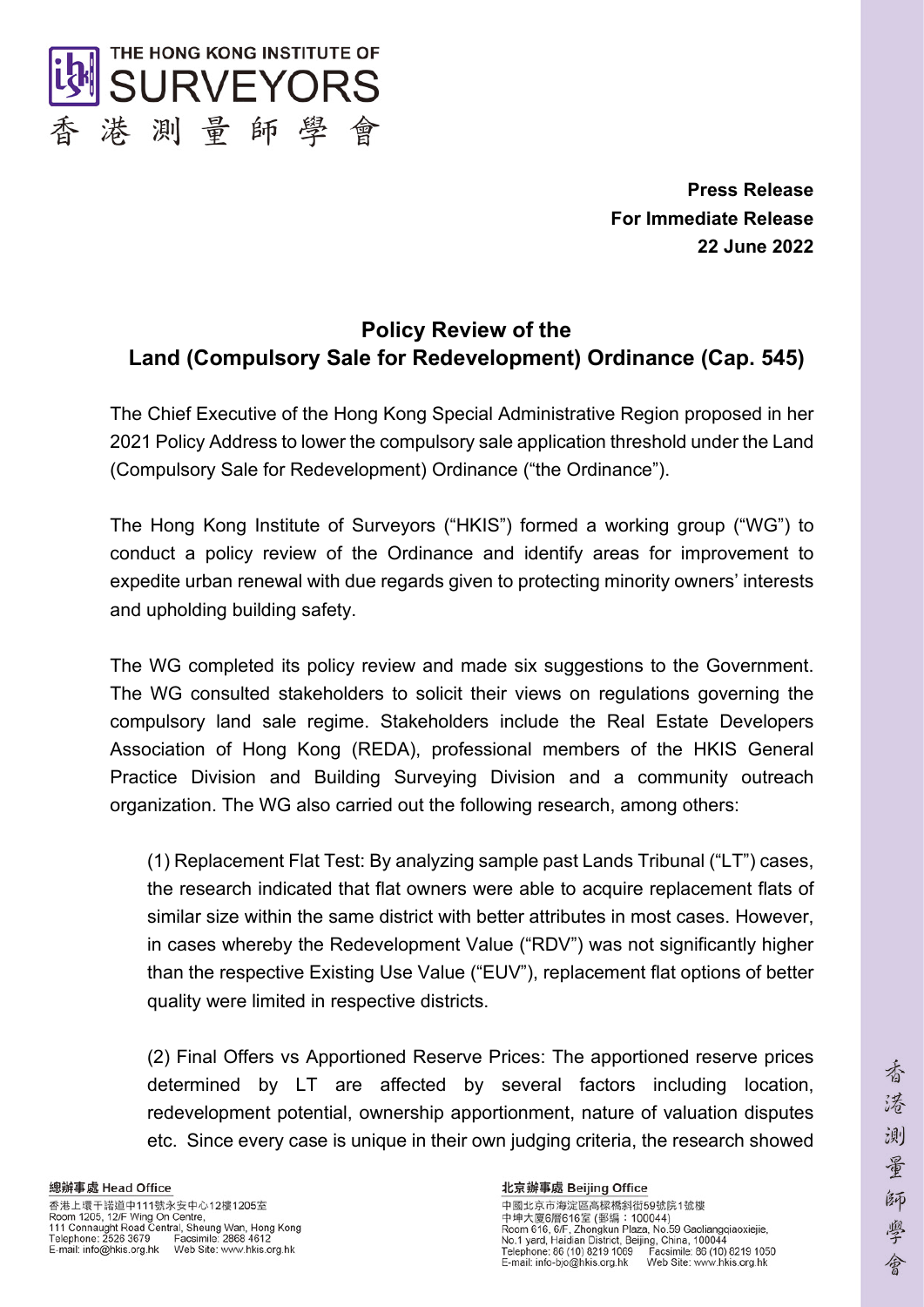

that the apportioned reserve prices eventually determined by LT were not necessarily higher than the applicant's final offer prices. The variance could range up to ±20% in some cases. The Redevelopment Value is subject to market fluctuation, which directly impacts the final reserve prices.

Over half (54%) of the cases disposed by the LT in 2020 and 2021 were settled without resorting to litigation. Therefore, it would be in the interest of affected owners to seek valuation advice at the earliest opportunity.

(3) Objection to Compulsory Land Sale: According to cases from 2020 to 2021, the WG has found that 28 out of 41 applications (68%) to LT were objected by respondents on purely valuation grounds. This could indicate that a large proportion of owners held no objection to the land sale if compensation was deemed reasonable, and that the building age and condition of their flats justified redevelopment.

Based on the research results and views of from various stakeholders, the HKIS have put forward the following six suggestions concerning the compulsory sale regime:

## **(1) Lower the Compulsory Sale Threshold**

The HKIS supports the Government's proposal to lower the threshold for compulsory sale application. The HKIS suggested a 66-percent threshold for "three-nil buildings" or buildings that are 60 years old or above to address pressing problems arising from the lack of building management and maintenance, especially those with obsolete sewerage systems and outdated means of escape, which pose fire hazard.

HKIS believes the revised threshold would enable the market to address urban decay issues more effectively and efficiently in view of the increasing number of aged or dilapidated buildings. A lowered threshold would not reduce the compensation received by owners but instead would enable existing resident owners of aged buildings to relocate to better living environments.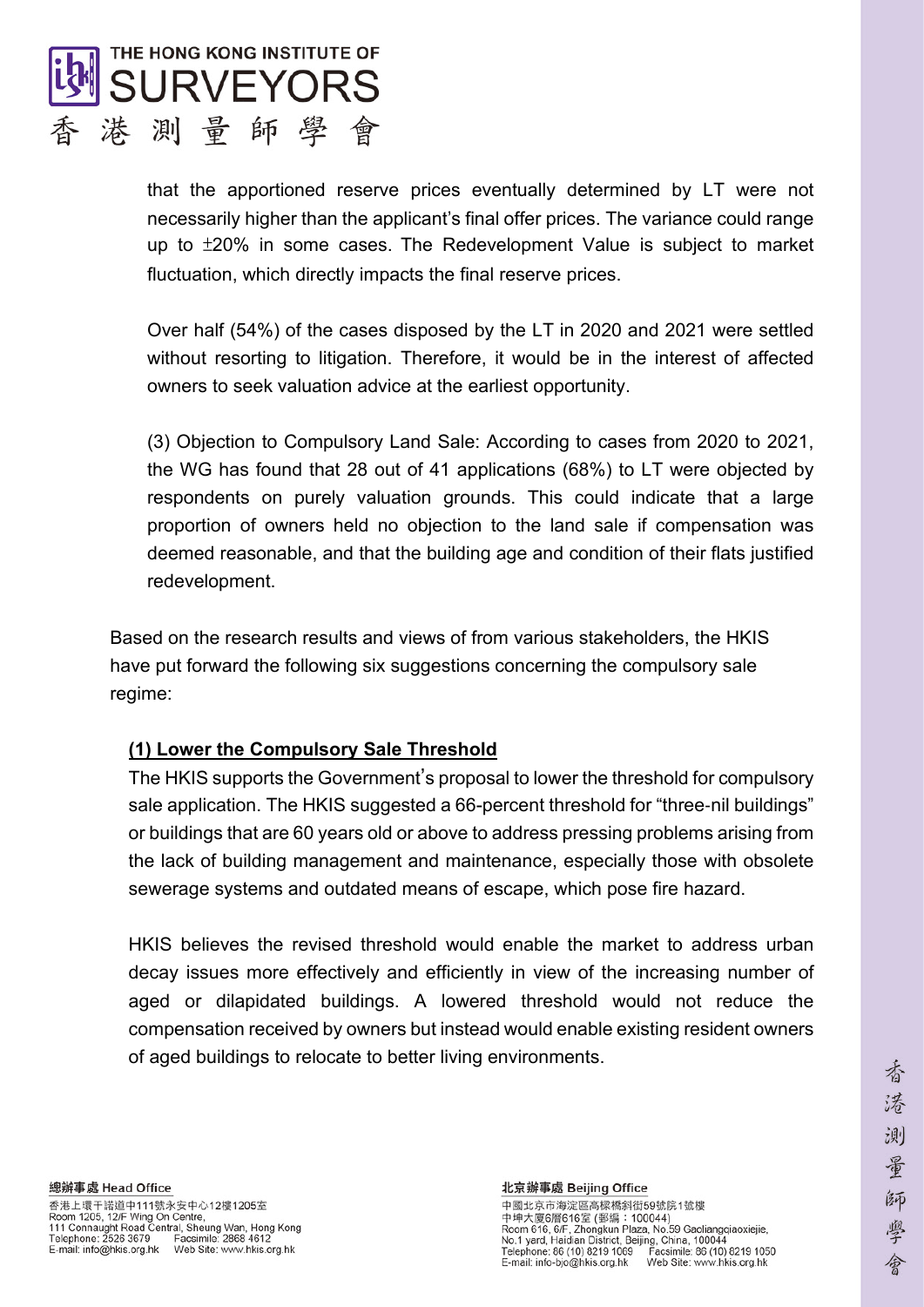

## **(2) Review the Restriction on Lot Application**

Under the current regime, the average percentage can be taken for determining whether the threshold has been achieved only if buildings on the lots are "connected by a common staircase". This requirement is too restrictive for lot applications and often inhibits site amalgamation. Instead of requiring buildings to be connected by a common staircase, the Government could consider requiring buildings to be developed under the same development scheme by making reference to the buildings' Deed of Mutual Covenant or approved building plans. A larger merged site provides incentive for developers to acquire and also for the minority owners to sell at higher apportioned reserve prices.

## **(3) Establish an Appeal Mechanism and Allocate Additional Resources to LT**

To HKIS's understanding, appeals against a judgment, order or decision of LT are limited to grounds whereby a judgment, order or decision is erroneous in point of law. In order to better protect the interests of both minority and majority owners, the HKIS suggested establishing an appeal mechanism that allows appeal on valuation grounds.

Currently, there are only two LT Members who handle a wide range of land and compensation disputes, the HKIS suggested that more human resources be allocated to LT to ensure LT duties are more efficiently discharged. If the LT finds that trials are intentionally prolonged due to the abuse of the judicial process, the offender should be ordered to pay a punitive court fee.

## **(4) Establish Reasonable Vacant Possession Delivery Requirements and Minimize the Impact of Missing Owners**

The HKIS suggested that the Government consider amending the Ordinance so that an order for sale granted by the Lands Tribunal under the Ordinance is binding on all persons having interests in the lot including any adverse possessor or any person claiming to be an adverse possessor. Adverse possessors should be given 6 months to deliver up vacant possession after the auction sale is completed.

Similarly, self-occupied former minority owners should also be given 3 months to deliver up vacant possession after the sale is completed. This would ensure that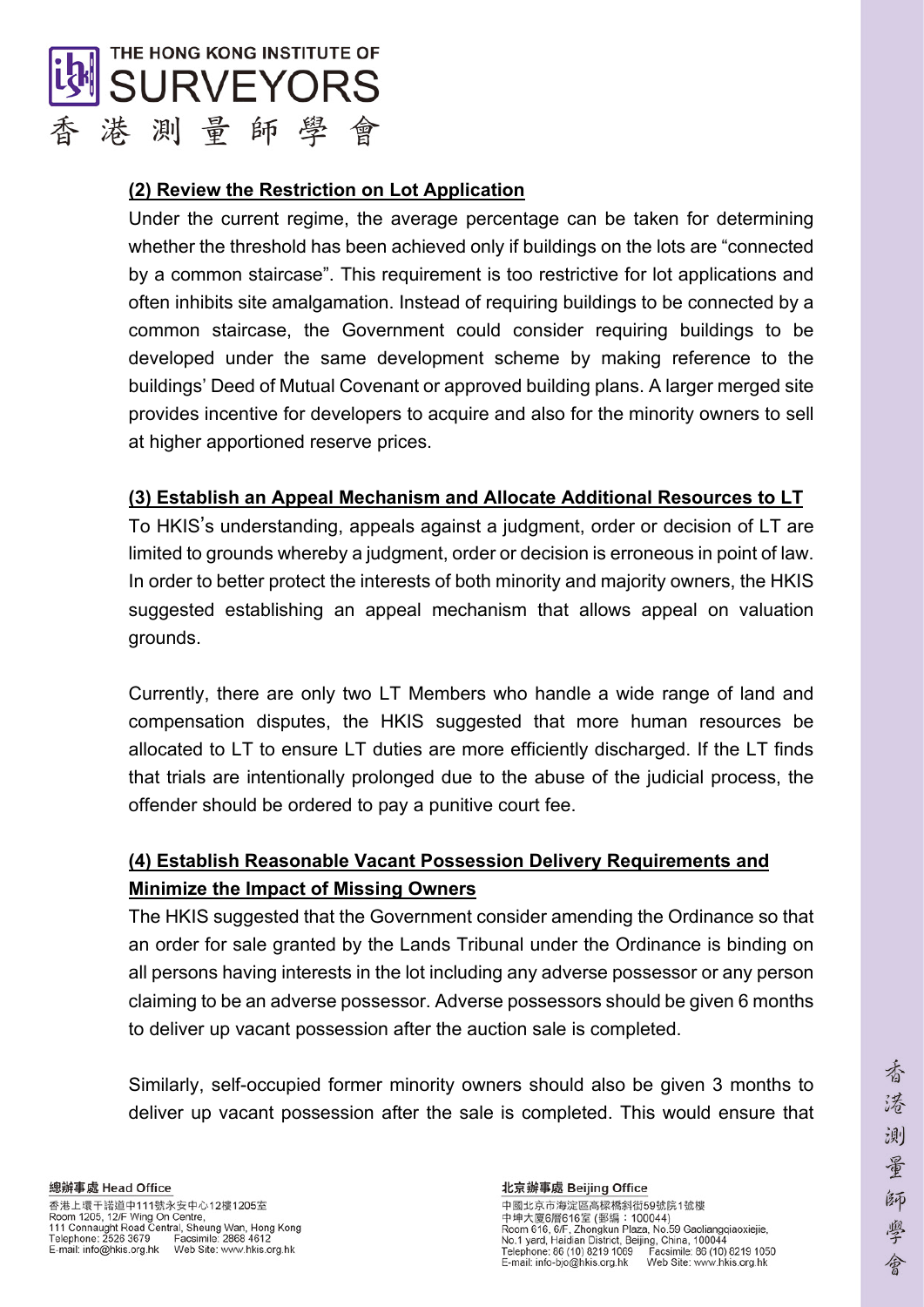

displaced owner-occupiers have sufficient time and cash liquidity to identify and acquire replacement flats.

Also, the HKIS suggested that the Government consider amending the Ordinance so that the established missing owners' undivided share(s) can be deemed acquired when calculating the ownership threshold during application. This would minimize the impact of missing owners and ensure that LT applications can be filed in a timely manner.

## **(5) Provide Financial Assistance to Minority Owners to Protect their Interests**

The HKIS suggested the Government to consider the altering the eligibility criteria of legal aid for affected minority owners. The subject property under compulsory sale should be exempted from the list of capital asset during the means test (經濟審查) of a legal aid application. This way minority owners can obtain professional advice and legal aid as early as possible. Reasonably incurred costs and expenses should ultimately be borne by the compulsory sale applicant (majority owner). At the end of legal proceedings, the applicant (majority owner) should repay all professional disbursements to the Legal Aid Department. Relevant government departments should examine the implementation of the proposed financial arrangement.

The Government can also consider establishing a mechanism to finance respondents to cover upfront surveyors' fee so that their rights and interests are adequately protected at early stages of a compulsory sale application.

Minority owners should be funded to obtain professional valuation advice to evaluate the reasonableness of applicants' acquisition offer prices. This would promote early settlement and potentially save time and costs for all parties.

Owners of different property types in the same building may have conflicting interests. Under the current regime, each respondent is allowed to hire a separate legal representative, whilst all respondents are often required to jointly appoint one surveyor for valuation irrespective of property types. LT should allow separate valuation experts to represent and advise owners of different property types to avoid conflict of interest.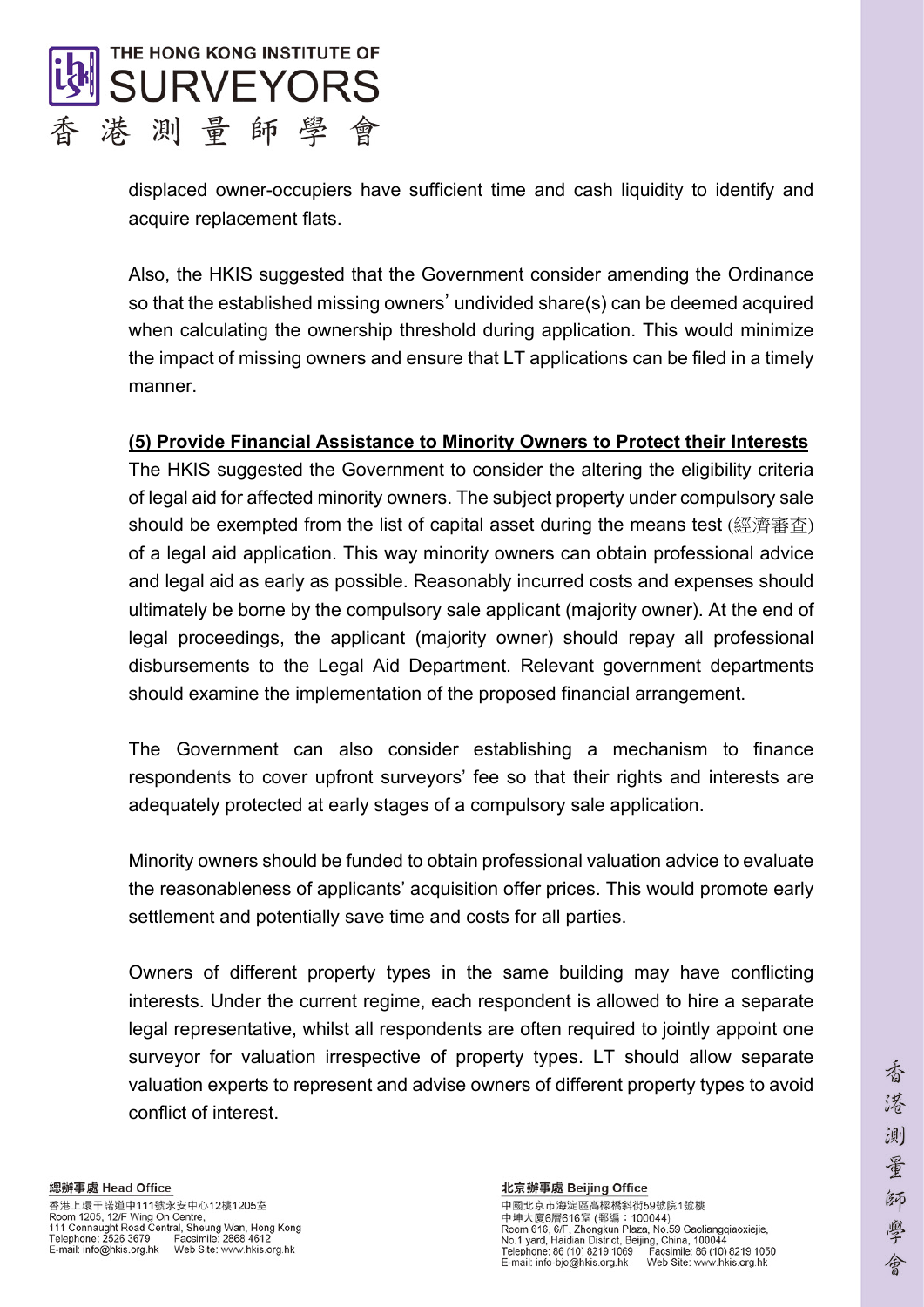

In May 2022, the HKIS published the 3rd edition of the *Overview of the Land (Compulsory Sale for Redevelopment) Ordinance* (the "Overview") to help public members gain a deeper understanding of the compulsory sale regime. The Overview outlines the basic framework, procedures and frequently asked questions of land compulsory sale in Hong Kong.

By educating the public on the regime, it is hoped that unnecessary disputes can be reduced and Hong Kong's urban renewal can be expedited. In addition, the WG has also prepared an executive summary of the Overview. The booklet discusses compulsory sale cases in a question-and-answer format, it explains the compulsory sale framework and procedures, as well as property rights from the perspective of an affected minority owner. The overview and summary have been uploaded to the HKIS website and are available for download.

### **(6) Enhance the Role of Surveyors**

Affected owners may not fully understand the established acquisition price formula and tend to adopt a 'flat-for-flat' mindset to evaluate the reasonableness of the acquisition offer. The HKIS believes that surveyors could play a leading advisory role to assist minority owners from the beginning of the compulsory sale proceedings.

The Government should make available a list of surveyors with expertise and experience in compulsory sale cases, so that minority owners may seek valuation advice from surveyors at the earliest opportunity.

Also, the HKIS believes the Government should also allocate more resources to various non-governmental organizations ("NGO") and professional institutions to provide more educational seminars to affected owners. By raising the public's understanding of the regime as well as the role of surveyors in compulsory sale cases, the interests of both majority and minority owners can be better protected.

 $-END-$